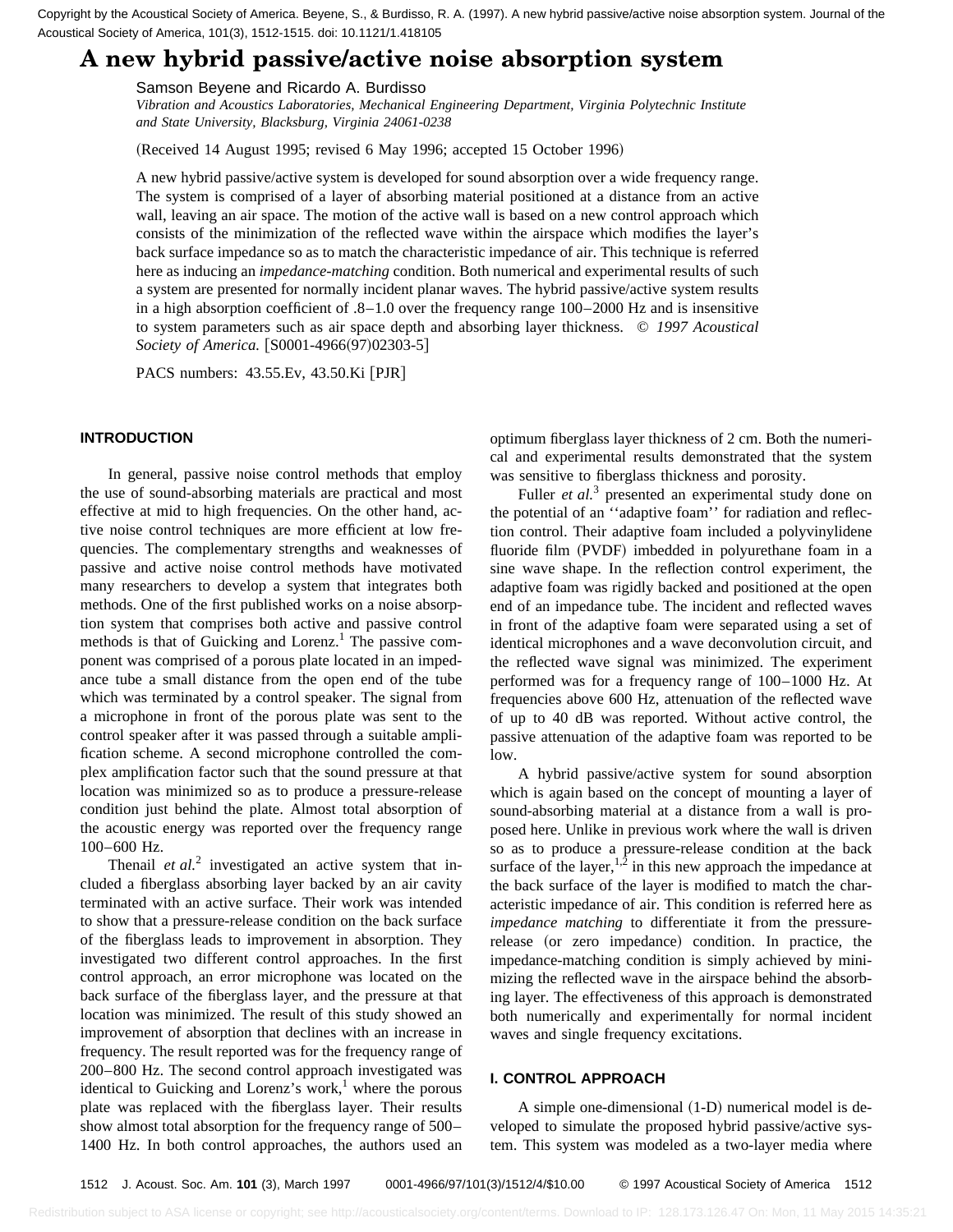

FIG. 1. Passive/active sound absorption system.

the first medium is a layer of a sound-absorbing material and the second is a cavity of air, backed by an active wall as shown in Fig. 1. The fluid in front of the absorbing layer is also assumed to be air. The incident and reflected waves in each of the three regions are represented in their exponential form as

$$
p_{+n}(x,t) = A_n e^{-\Gamma x} e^{i\omega t}, \quad p_{-n}(x,t) = B_n e^{\Gamma x} e^{i\omega t},
$$
  
\n
$$
n = 1,2,3,
$$
 (1)

where the coefficients  $A_n$  and  $B_n$  are the amplitude of the incident and reflected waves, respectively;  $\omega=2\pi f$  is the angular frequency;  $\Gamma$  is the propagation constant; and *i*  $=$   $\sqrt{-1}$ . Due to the dissipative nature of the absorbing material  $(n=1)$ , the propagation constant  $\Gamma$  is complex and can be expressed as  $\Gamma_a = \xi_a + i k_a$ , where the real part  $\xi_a$  is the attenuation constant and the imaginary part  $k_a$  is the phase constant. In the airspace and in front of the absorber, the propagation constant is purely imaginary and equal to the acoustic wave number given as  $ik = i\omega/c$ , where *c* is the speed of sound in air.

The particle velocity for the above waves can be written in terms of the plane wave impedance of the medium as

$$
\nu_{\pm 2}(x,t) = \pm \frac{p_{\pm 1}(x,t)}{Z_a}, \quad \nu_{\pm n}(x,t) = \pm \frac{p_{\pm n}(x,t)}{\rho c},
$$
  
\n
$$
n = 1,3,
$$
\n(2)

where  $Z_a$  is the complex impedance of the absorbing material and  $\rho c$  is the characteristic impedance of air.

The conditions of continuity of pressure and particle velocity are now imposed at the front and back surfaces, e.g.,  $x=0$  and  $x=l_a$ , of the absorbing layer as well as the matching of the fluid particle and active wall velocities at  $x = l_a + l_g$ . These conditions lead to the linear system of equations<sup>3</sup>

$$
\begin{bmatrix}\n-1 & 1 & 1 & 0 & 0 \\
\hat{Z}_a & 1 & -1 & 0 & 0 \\
0 & E^{-1} & E & -D^{-1} & -D \\
0 & E^{-1} & -E & -D^{-1}\hat{Z}_a & D\hat{Z}_a \\
0 & 0 & 0 & G^{-1} & -G\n\end{bmatrix}\n\begin{bmatrix}\nB_1 \\
A_2 \\
B_2 \\
A_3 \\
B_3\n\end{bmatrix}
$$

 $\left| \begin{array}{c} \end{array} \right|$ 1  $\hat{Z}_a$ 0 0  $\begin{pmatrix} 0 \\ 0 \\ 0 \end{pmatrix} A_1 + \begin{pmatrix} 0 \\ 0 \\ 0 \end{pmatrix}$ 0 0 0 0  $\begin{bmatrix} 0 \\ 0 \\ \rho c \end{bmatrix}$   $\nu_{\text{wall}}$ , (3)

where  $E = \exp(\Gamma_a l_a)$ ,  $D = \exp(ikl_a)$ ,  $G = \exp(ik(l_a + l_g))$ , and  $\hat{Z}_a = Z_a/\rho c$ .

The optimum control input  $(v_{\text{wall}})_{\text{opt}}$  should be determined to minimize the total reflected wave,  $B_1$ , in front of the absorbing layer. One approach is the use of a wave sensor that directly measures the total reflected wave,  $B_1$ . This sensing approach was implemented previously in the work by Fuller *et al.*<sup>4</sup> and Guicking and Karcher<sup>5</sup> in purely active systems. However, it presents a design drawback since the error transducer is located in the acoustic field to be minimized, i.e., zone of quiet. This is impractical in many applications, a fact clearly recognized by Guicking and Karcher.<sup>5</sup> Here, we seek a sensing strategy where, first, the error transducer is positioned in the airspace (so it does not interfere with the system, i.e., the error sensor is not in the zone of quiet) and, second, by canceling the measured acoustic response in the airspace, minimization of the total reflected wave in front of the system is obtained. To this end, it is important to review the behavior of a layer of absorbing material for normal incident waves.

The input impedance,  $Z_I$ , of a layer of absorbing material can be computed from the impedance at the back surface of the absorbing layer  $(Z_2)$ , the acoustical properties of the material  $(\Gamma_a$  and  $Z_a$ ), and the layer thickness  $(l_a)$  as<sup>6</sup>

$$
Z_{I} = Z_{a} \frac{Z_{2} \cosh(\Gamma l_{a}) + Z_{a} \sinh(\Gamma l_{a})}{Z_{a} \cosh(\Gamma l_{a}) + Z_{2} \sinh(\Gamma l_{a})}.
$$
\n(4)

The impedance at the back surface of the absorbing layer can be computed from the relative values of the incident and reflected sound waves in the airspace as

$$
Z_2 = \rho c \frac{A_3 e^{-ikl_a} + B_3 e^{ikl_a}}{A_3 e^{-ikl_a} - B_3 e^{ikl_a}}.
$$
\n<sup>(5)</sup>

Replacing the last equation in the linear system of Eq.  $(3)$ into  $(5)$  leads to

$$
Z_2 = \rho c \frac{\rho c \nu_{\text{wall}} + B_3 e^{ikl_a} 2 \cos(kl_g)}{\rho c \nu_{\text{wall}} + B_3 e^{ikl_a} 2 \sin(kl_g)},
$$
 (6)

where it is clear that the impedance at the back surface of the absorbing layer is a function of the active wall velocity, i.e., explicitly through the first terms in the numerator and denominator and implicitly through the wave amplitude  $B_3$ . Setting  $v_{\text{wall}}$  to zero in Eq. (6) yields the well-known impedance  $Z_2 = -i \tan(kl_g)$  due to a rigid wall at a distance  $l_g$ from the absorber layer.<sup>6</sup>

Equation  $(6)$  clearly indicates that the active control system, i.e., motion of the wall, can be interpreted as an active modification of the layer back surface impedance and consequently of the input impedance  $Z_I$  as well. In this context, the control approach of minimizing the pressure at the back surface of the layer (referred as pressure release condition) is equivalent to imposing a zero impedance condition,  $Z_2=0$ .

1513 J. Acoust. Soc. Am., Vol. 101, No. 3, March 1997 S. Beyene and R. Burdisso: Passive/active noise absorption system 1513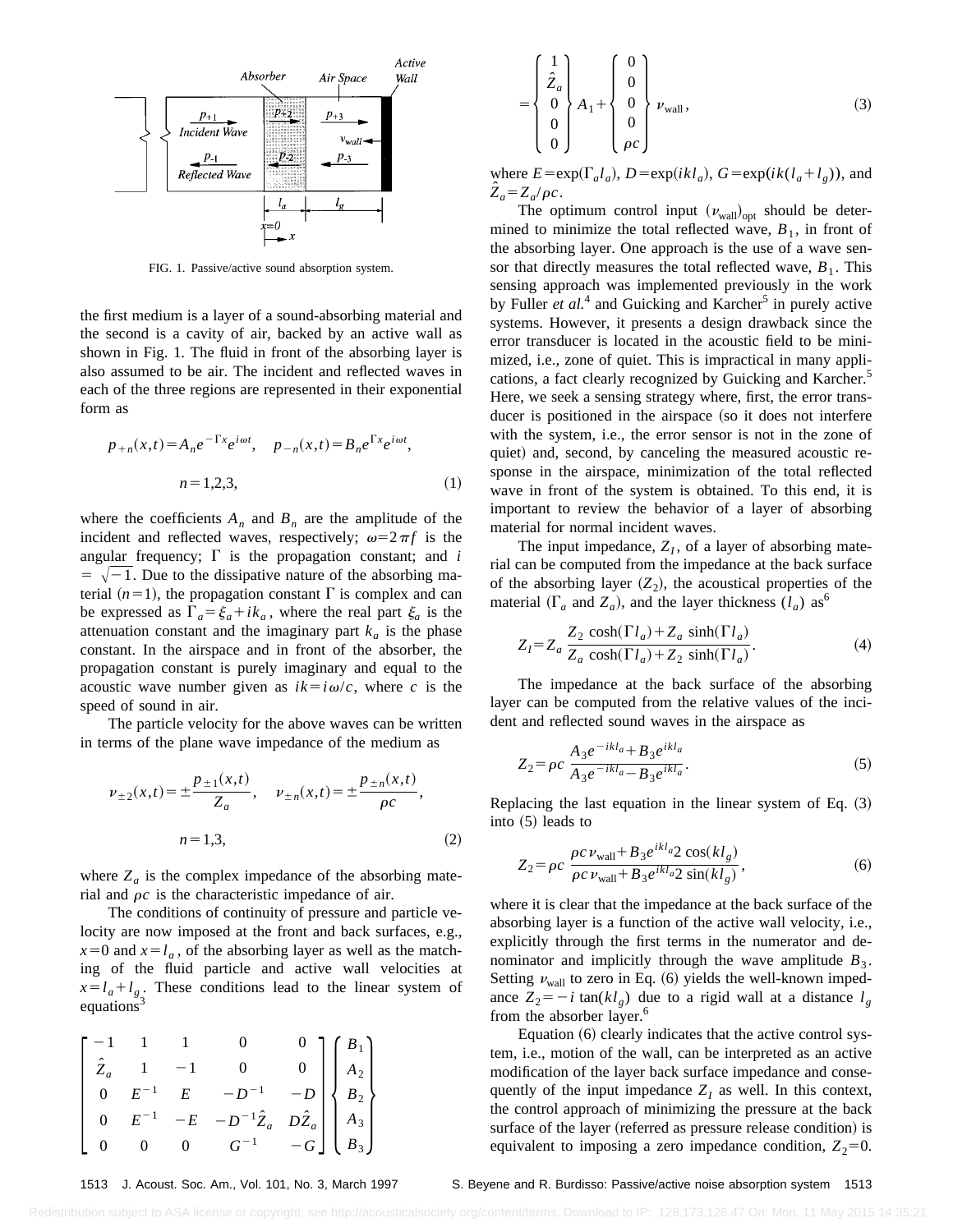

FIG. 2. Absorption coefficient of absorbing layer with (- impedancematching and  $(-)$  pressure-release conditions at the layer's back surface:  $\blacksquare$ fiberglass,  $\Box$  foam,  $\bullet$  sponge rubber, and  $\odot$  Kevlar.

The optimum impedance,  $Z_2$ , that would lead to perfect absorption can easily be obtained by setting the input impedance equal to the characteristic impedance of air, i.e.,  $Z_I = \rho c$ in Eq. (4), and solving for  $Z_2$ . This optimum impedance is a complex function of the acoustical properties and thickness of the absorbing layer and may be difficult to implement in practice. However, further inspection of Eq.  $(4)$  reveals that as the arguments of the hyperbolic functions decrease  $(\Gamma l_a \rightarrow 0)$ , the cosh  $(\Gamma l_a)$  and sinh  $(\Gamma l_a)$  function will approach unity and zero, respectively. This implies that the optimum back impedance should approach the characteristic impedance of air, i.e.,  $Z_2 = \rho c$ , in spite of the value of the characteristic impedance of the absorbing material,  $Z_a$ . The decrease in the argument  $\Gamma l_a$  will take place when (a) the thickness of the absorbing layer is reduced and/or  $(b)$  when the propagation characteristic is reduced which occurs in most acoustic-absorbing materials as the frequency is decreased. Thus, an impedance equal to the characteristic impedance of air at the back surface of the absorbing layer is the optimum value for a thin layer and low frequencies. An impedance of  $Z_2 = \rho c$  is referred to here as *impedancematching* condition.

To further validate the above conclusions, the input absorption coefficient for various absorbing materials is computed assuming both impedance-matching and pressurerelease conditions at the back of the absorbing layer. The absorbing materials selected for this analysis are fiberglass,<sup>6</sup> open cell foam,<sup>7</sup> Kevlar,<sup>7</sup> and sponge rubber, $\frac{8}{3}$  all of which have markedly different acoustic characteristics. Figure 2 shows the absorption coefficient as a function of the frequency for a layer thickness of 0.5 cm. The results show that the impedance-matching condition leads to better absorption characteristics than the pressure-release condition at all frequencies except for Kevlar, where the absorption coefficient is essentially the same for both conditions. Figure 3 shows the absorption coefficient as a function of the absorbing layer thickness,  $l_a$ , for the various materials at a frequency of 300 Hz. The results indicate that there is an optimum thickness, which differs for the different materials, to obtain high absorption when a pressure-release condition is induced. Thus,



FIG. 3. Absorption coefficient at 300 Hz as a function of the absorbing layer thickness, *la* , for ~———! impedance-matching and ~---! pressure-release conditions:  $\blacksquare$  fiberglass,  $\Box$  foam,  $\lozenge$  sponge rubber, and  $\bigcirc$  Kevlar.

the performance of the sound-absorbing system with an actively induced pressure-release condition at the back of the absorbing layer is very sensitive to the thickness of the absorbing layer. This fact was also observed by Thenail *et al.*<sup>2</sup> On the other hand, for the impedance-matching condition, absorption decreases slowly as the thickness,  $l_a$ , is increased, i.e., the system is insensitive to the absorbing layer thickness. Figure 3 also shows that the impedance-matching condition outperforms the pressure-release condition in most situations, in particular for thin layers.

Based on the previous analysis, a new active system for sound absorption is proposed which consists of introducing an impedance-matching condition at the absorbing layer back surface. This impedance-matching condition is easily achieved by the sensing and minimization of the reflected wave within the airspace. The minimization of the reflected wave in the airspace causes the acoustic impedance along the airspace (and at the back of the absorbing layer) to be equal to the characteristic impedance of air. In practice, the reflected wave in the airspace can be sensed by using a twomicrophone system.<sup>3,5</sup>

# **II. NUMERICAL AND EXPERIMENTAL RESULTS**

The numerical model described above is used to investigate the performance of the proposed passive/active sound absorption system. The system investigated is comprised of a 5-cm partially reticulated polyurethane foam layer and an airspace depth of 10 cm. The density of air  $\rho$  and the speed of sound *c* in air are assumed to be 1.21  $N \cdot s^2/m^4$  and 343 m/s, respectively. The complex propagation constant,  $\Gamma_a$ , and characteristic impedance,  $Z_a$ , of the foam were empirically determined.<sup>4</sup>

The absorption coefficient of the passive system as a function of the frequency is shown in Fig. 4. The optimum active wall velocity is computed from Eq.  $(3)$  to minimize  $B_l$ and is used to predict the absorption coefficient for the passive/active system also shown in Fig. 4. As the figure shows, the minimization of the reflected wave in the airspace successfully resulted in a high absorption coefficient over the whole frequency range of interest. Although the absorption

Redistribution subject to ASA license or copyright; see http://acousticalsociety.org/content/terms. Download to IP: 128.173.126.47 On: Mon, 11 May 2015 14:35:21